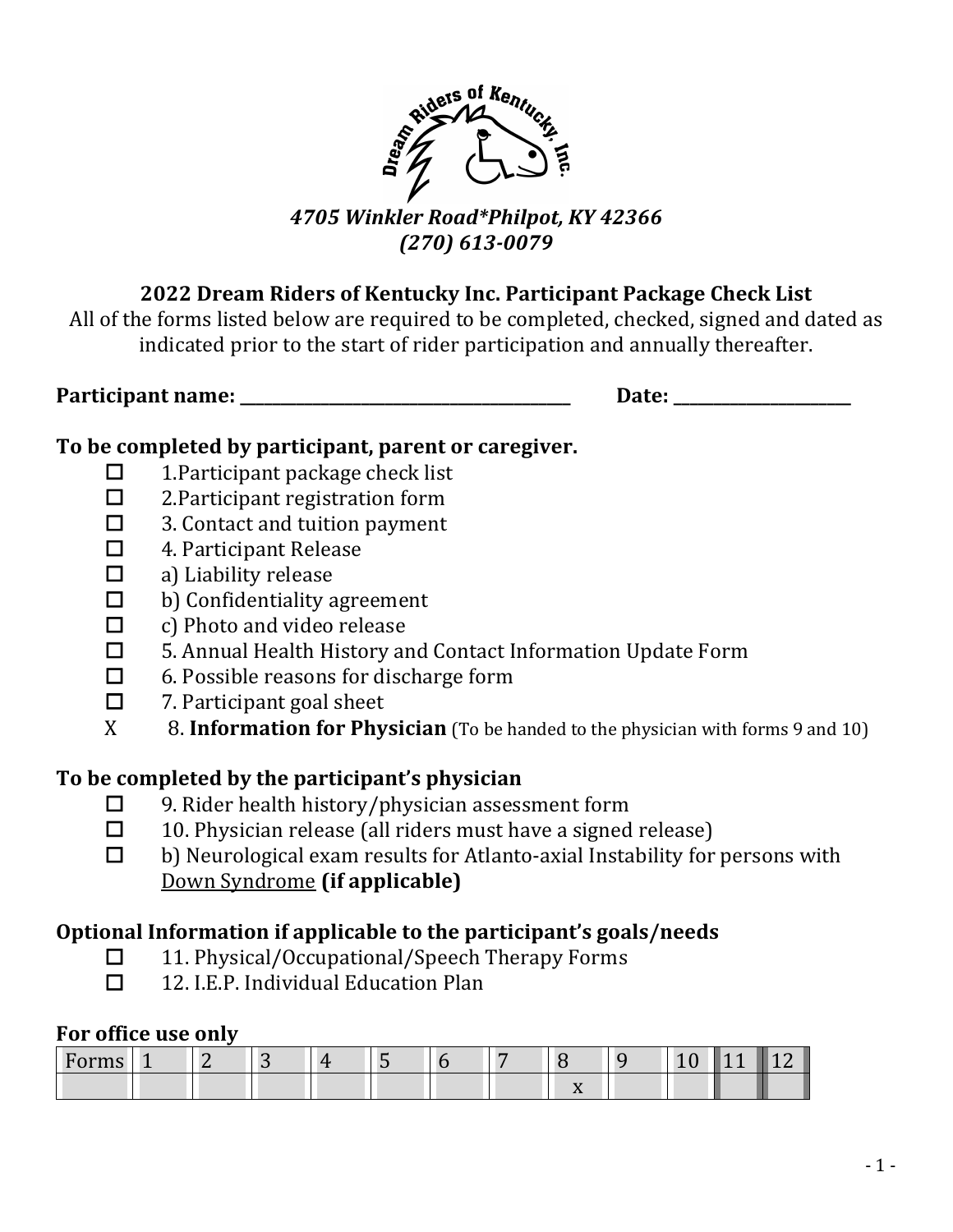# Dream Riders of Kentucky Participant Registration Form<br>4705 Winkler Road\*Philpot, KY 42366<br>(270) 613-0079

| <b>2022 Program Information:</b>                                                                               |  |                  |                                                                                      |                                                                                  |  |  |
|----------------------------------------------------------------------------------------------------------------|--|------------------|--------------------------------------------------------------------------------------|----------------------------------------------------------------------------------|--|--|
|                                                                                                                |  |                  |                                                                                      |                                                                                  |  |  |
|                                                                                                                |  |                  |                                                                                      |                                                                                  |  |  |
|                                                                                                                |  |                  |                                                                                      |                                                                                  |  |  |
|                                                                                                                |  |                  |                                                                                      |                                                                                  |  |  |
| Mobility status (walks unassisted, assistive devices, etc.) [1986] [2013] [2013] [2014] [2014] [2014] [2014] [ |  |                  |                                                                                      |                                                                                  |  |  |
|                                                                                                                |  |                  |                                                                                      |                                                                                  |  |  |
|                                                                                                                |  |                  |                                                                                      |                                                                                  |  |  |
|                                                                                                                |  |                  |                                                                                      |                                                                                  |  |  |
|                                                                                                                |  |                  |                                                                                      |                                                                                  |  |  |
|                                                                                                                |  |                  |                                                                                      |                                                                                  |  |  |
|                                                                                                                |  |                  |                                                                                      |                                                                                  |  |  |
|                                                                                                                |  |                  |                                                                                      |                                                                                  |  |  |
|                                                                                                                |  |                  |                                                                                      |                                                                                  |  |  |
|                                                                                                                |  |                  |                                                                                      |                                                                                  |  |  |
|                                                                                                                |  |                  |                                                                                      |                                                                                  |  |  |
|                                                                                                                |  |                  |                                                                                      |                                                                                  |  |  |
|                                                                                                                |  |                  |                                                                                      |                                                                                  |  |  |
|                                                                                                                |  |                  |                                                                                      |                                                                                  |  |  |
|                                                                                                                |  |                  |                                                                                      |                                                                                  |  |  |
|                                                                                                                |  |                  |                                                                                      |                                                                                  |  |  |
|                                                                                                                |  |                  |                                                                                      |                                                                                  |  |  |
| Availability for the DREAM RIDERS OF KENTUCKY, INC. Program (Check all available times and days)               |  |                  |                                                                                      |                                                                                  |  |  |
| [ ] Tuesday am                                                                                                 |  | [ ] Wednesday am | [ ] Thursday am                                                                      | [ ] Saturday am                                                                  |  |  |
|                                                                                                                |  |                  | [ ] Tuesday afternoon [ ] Wednesday afternoon [ ] Thursday afternoon [ ] Saturday pm |                                                                                  |  |  |
|                                                                                                                |  |                  |                                                                                      | [ ] Tuesday evening [ ] Wednesday evening [ ] Thursday evening [ ] Other _______ |  |  |
| For staff use only:                                                                                            |  |                  |                                                                                      |                                                                                  |  |  |
| Start Date                                                                                                     |  |                  |                                                                                      |                                                                                  |  |  |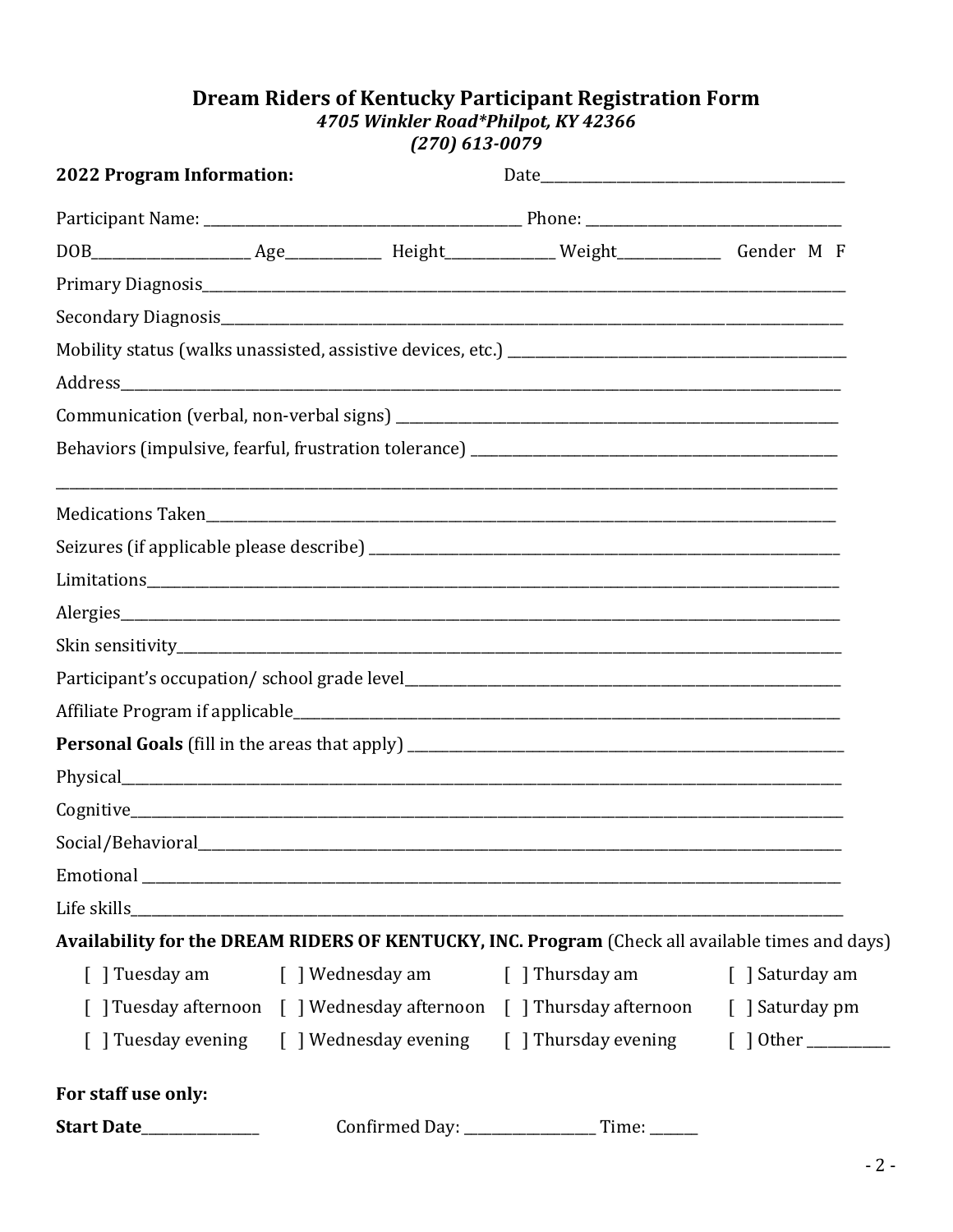

#### **2022 Dream Riders Participant Contact and Tuition Information**

| Names of parents/guardian:      |  |                                                                                  |  |
|---------------------------------|--|----------------------------------------------------------------------------------|--|
|                                 |  |                                                                                  |  |
|                                 |  |                                                                                  |  |
|                                 |  |                                                                                  |  |
|                                 |  |                                                                                  |  |
| Parent occupation and employer: |  |                                                                                  |  |
|                                 |  |                                                                                  |  |
|                                 |  |                                                                                  |  |
|                                 |  | How were you referred to DREAM RIDERS OF KENTUCKY, INC.? _______________________ |  |

#### **2022 Program Tuition Payment Details**

Please let us know your method of payment:

 $\lceil$   $\lceil$   $\lceil$   $\lceil$   $\lceil$   $\lceil$   $\lceil$   $\lceil$   $\lceil$   $\lceil$   $\lceil$   $\lceil$   $\lceil$   $\lceil$   $\lceil$   $\lceil$   $\lceil$   $\lceil$   $\lceil$   $\lceil$   $\lceil$   $\lceil$   $\lceil$   $\lceil$   $\lceil$   $\lceil$   $\lceil$   $\lceil$   $\lceil$   $\lceil$   $\lceil$   $\lceil$   $\lceil$   $\lceil$   $\lceil$   $\lceil$   $\lceil$ 

[  $|$  Cash [  $|$  PayPal (DRK website) [  $|$  Credit card (DRK website)

I understand and agree that all paperwork must be up to date in the calendar year in which I am participating. All tuition is to be paid prior to the start of each semester. The rate for each semester is \$150. If applicable, all scholarship forms must accompany the rider application. Scholarships are available for those who qualify, please contact the Program Director for further information. In no way does Dream Riders of Kentucky Inc. want to turn anyone away due to financial constraints. 

Signature of Participant or Legal Guardian\_\_\_\_\_\_\_\_\_\_\_\_\_\_\_\_\_\_\_\_\_\_\_\_\_\_\_\_\_\_\_\_\_\_\_ Date\_\_\_\_\_\_\_\_\_\_\_\_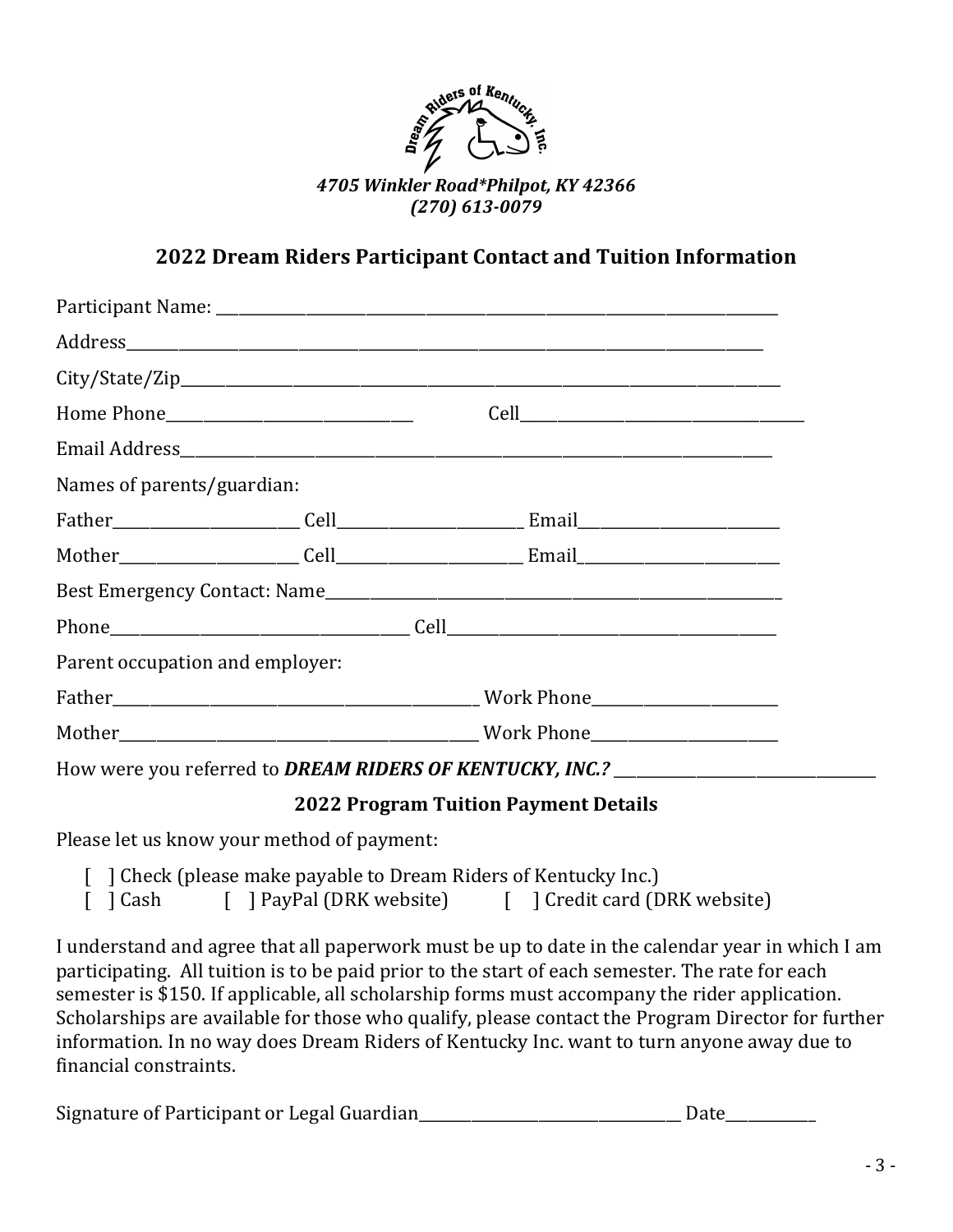#### *2022 DREAM RIDERS of KENTUCKY 4705 Winkler Road\*Philpot, KY 42366 (270) 613-0079*

#### **Participant Liability Release, Confidentiality Agreement, Photo and Video Release**

| Participant Name:                                 | Date: |
|---------------------------------------------------|-------|
| Parent/Legal Guardian/Conservator (if applicable) |       |

#### **Liability Release:**

Name of Parent/Guardian/Conservator

I acknowledge the risks and potential risks for horseback riding and activities in and around a facility where horses are kept, and farm machinery operated. However, I feel that the possible benefits to me/my son/my daughter/my ward are greater than the risk assumed. Intending legally to bind myself, my heirs, and assigns, executors or administrators, I hereby waive and release forever all claims for loss or damages of any kind against **DREAM RIDERS OF KENTUCKY, INC.**, its Board of Directors, Instructors, Therapists, aids, Volunteers and employees for any and all injuries and losses that  $I/my$  son/my daughter/my ward may sustain while participating in the DREAM *RIDERS OF KENTUCKY, INC.* program. This release includes without limitation the risk of negligent instruction and supervision. I engage in activities at **DREAM RIDERS OF KENTUCKY, INC.** voluntarily with knowledge of the risks and I assume all risks of injury, death, and property damage that may result. I agree to bear any loss myself. I acknowledge that **DREAM RIDERS OF KENTUCKY**, INC. and the property owners are materially relying on this waiver and assumption of risk in allowing me/my son/my daughter/my ward to participate in activities at **DREAM RIDERS OF KENTUCKY, INC.** 

Date\_\_\_\_\_\_\_\_\_\_\_\_\_\_\_\_\_\_\_ Signature\_\_\_\_\_\_\_\_\_\_\_\_\_\_\_\_\_\_\_\_\_\_\_\_\_\_\_\_\_\_\_\_\_\_\_\_\_\_\_\_\_\_\_\_\_\_\_\_\_\_\_\_\_\_\_\_\_\_

(Participant, Parent or Caregiver)

#### **Confidentiality Agreement:**

I understand that all the personal information (written and verbal) about participants at **DREAM** *RIDERS OF KENTUCKY, INC.* is confidential and not to be shared with anyone without expressed written consent of the participant and their parent/guardian in the case of a minor.

Date\_\_\_\_\_\_\_\_\_\_\_\_\_\_\_\_\_\_\_\_ Signature\_\_\_\_\_\_\_\_\_\_\_\_\_\_\_\_\_\_\_\_\_\_\_\_\_\_\_\_\_\_\_\_\_\_\_\_\_\_\_\_\_\_\_\_\_\_\_\_\_\_\_\_\_\_\_\_\_

(Participant, Parent or Caregiver)

### **Photo and Video Release:**

 $\Box$  I consent to and authorize

 $\Box$  I do not consent to nor do I authorize

The use and reproduction by *DREAM RIDERS OF KENTUCKY, INC.* of any other audio/visual materials taken of me/my son/my daughter/my ward for distribution to the public for promotional printed materials, educational activities or for any other use for the benefit of the program.

Date **Date Signature** 

(Participant, Parent or Caregiver)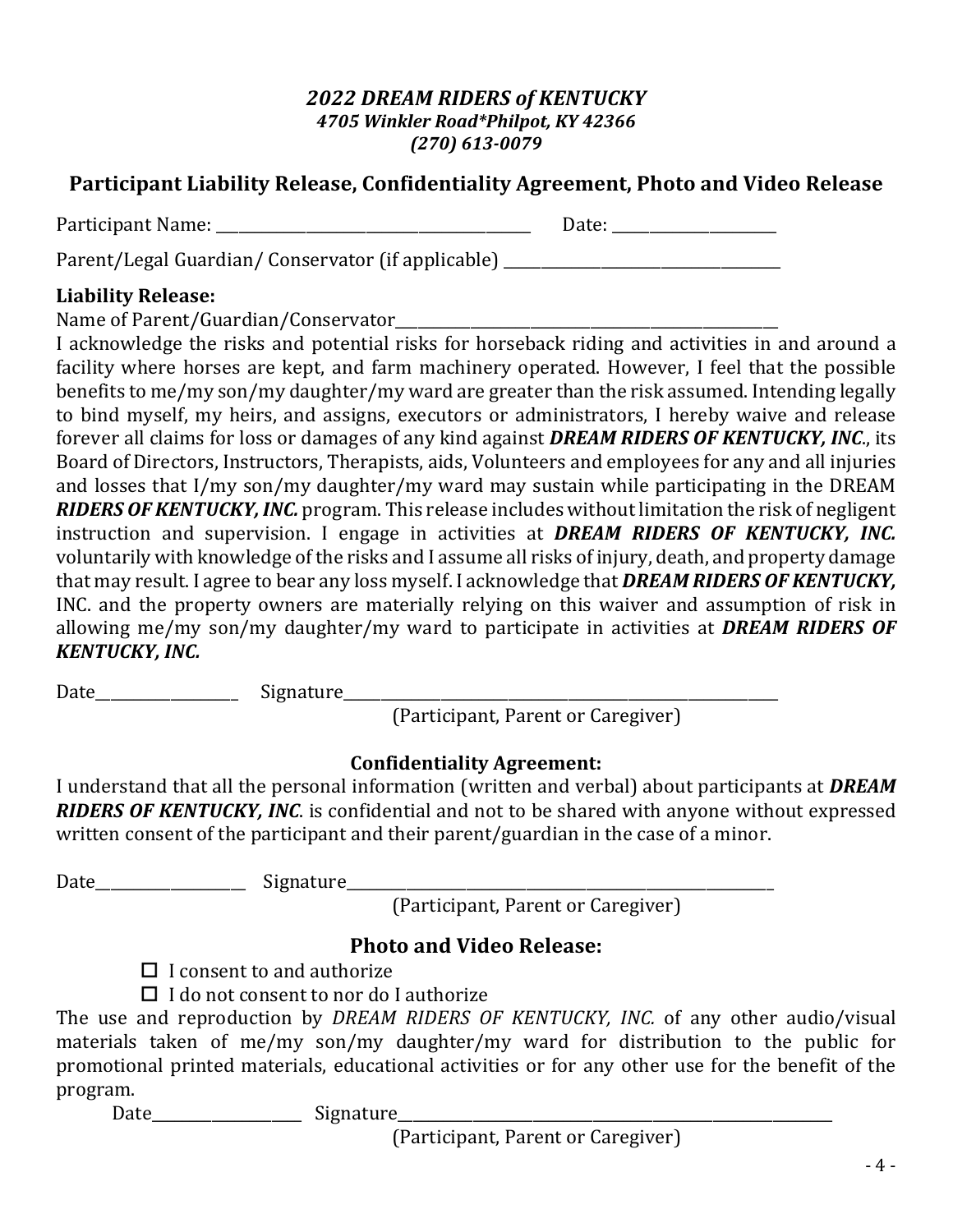# **2022 Dream Riders of Kentucky** Annual Health History and Contact Information Update Form

| Participant DOB: ___________Sex: ___________________Height: ____________________Weight: ____________ |                                                    |  |
|------------------------------------------------------------------------------------------------------|----------------------------------------------------|--|
|                                                                                                      |                                                    |  |
|                                                                                                      |                                                    |  |
|                                                                                                      |                                                    |  |
|                                                                                                      |                                                    |  |
|                                                                                                      |                                                    |  |
|                                                                                                      |                                                    |  |
|                                                                                                      |                                                    |  |
|                                                                                                      |                                                    |  |
| Please explain any recent changes in health or behavior status:                                      |                                                    |  |
|                                                                                                      |                                                    |  |
|                                                                                                      |                                                    |  |
|                                                                                                      |                                                    |  |
|                                                                                                      |                                                    |  |
|                                                                                                      |                                                    |  |
|                                                                                                      | Date: <u>www.community.community.community.com</u> |  |
| <b>Print Name and Relationship:</b>                                                                  |                                                    |  |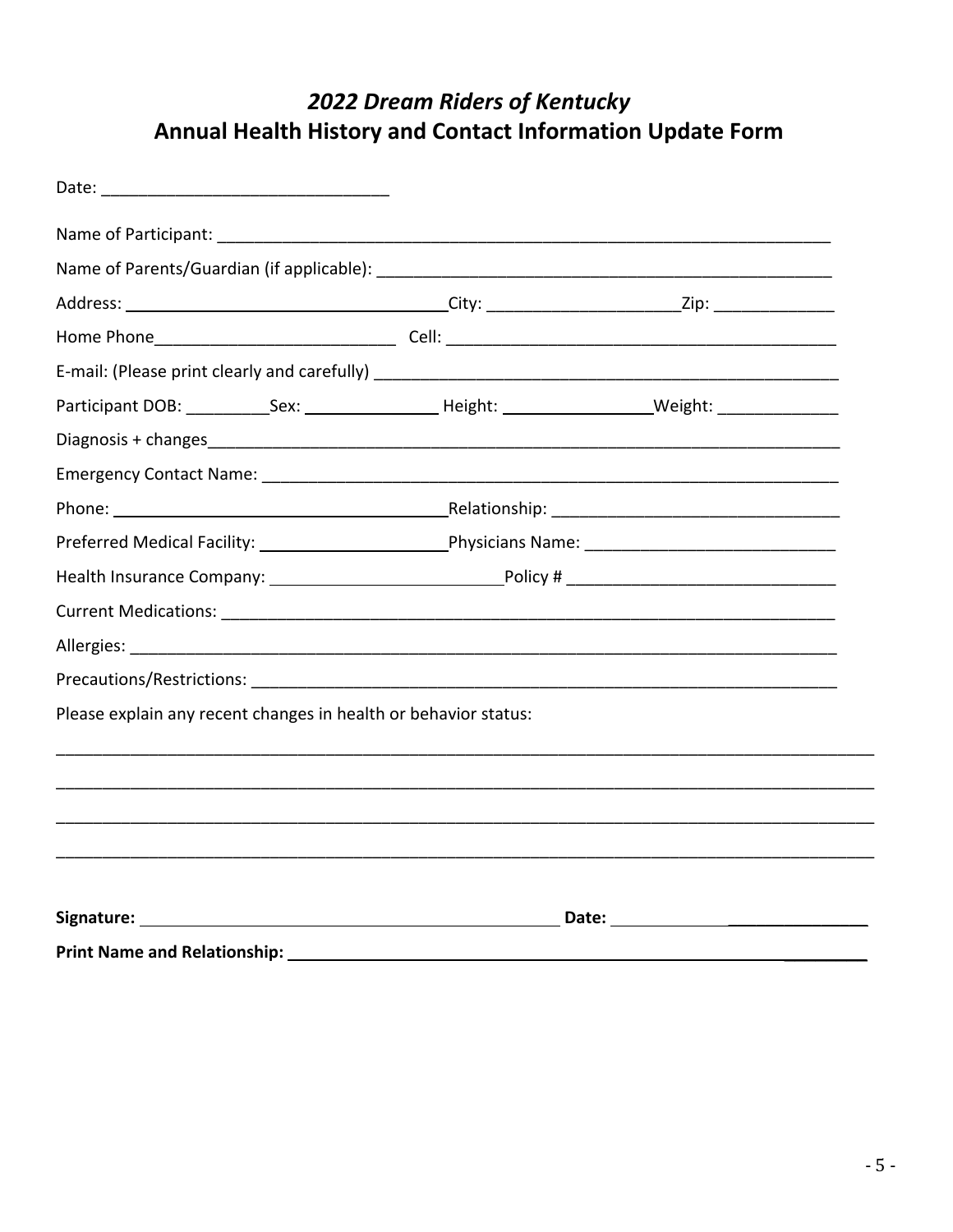

#### **2022 Dream Riders of Kentucky Inc. Participant Discharge Form**

Please be advised of the following reasons that may lead to discharge from the riding program. 

- 1. The client has reached all of their goals and is ready to graduate.
- 2. The client's potential to maintain head and neck control while riding presents a safety concern.
- 3. Inability to follow directions is interfering with progress toward goals.
- 4. Uncontrolled and/or inappropriate behavior that constitutes a safety risk to client, staff and/or horse.
- 5. Client exceeds weight that can safely be managed by staff, volunteers, and/or horses.
- 6. Any change in the client's medical, physical, cognitive, or emotional condition that makes therapeutic riding inappropriate.
- 7. Three scheduled appointments are missed without prior cancelation.
- 8. Non-payment of fees as originally agreed.

I understand and agree with the possible reasons for client discharge.

Signature of Participant or Legal Guardian: \_\_\_\_\_\_\_\_\_\_\_\_\_\_\_\_\_\_\_\_\_\_\_\_\_\_\_\_\_\_\_\_\_\_\_\_\_\_\_\_\_\_\_\_\_

Date: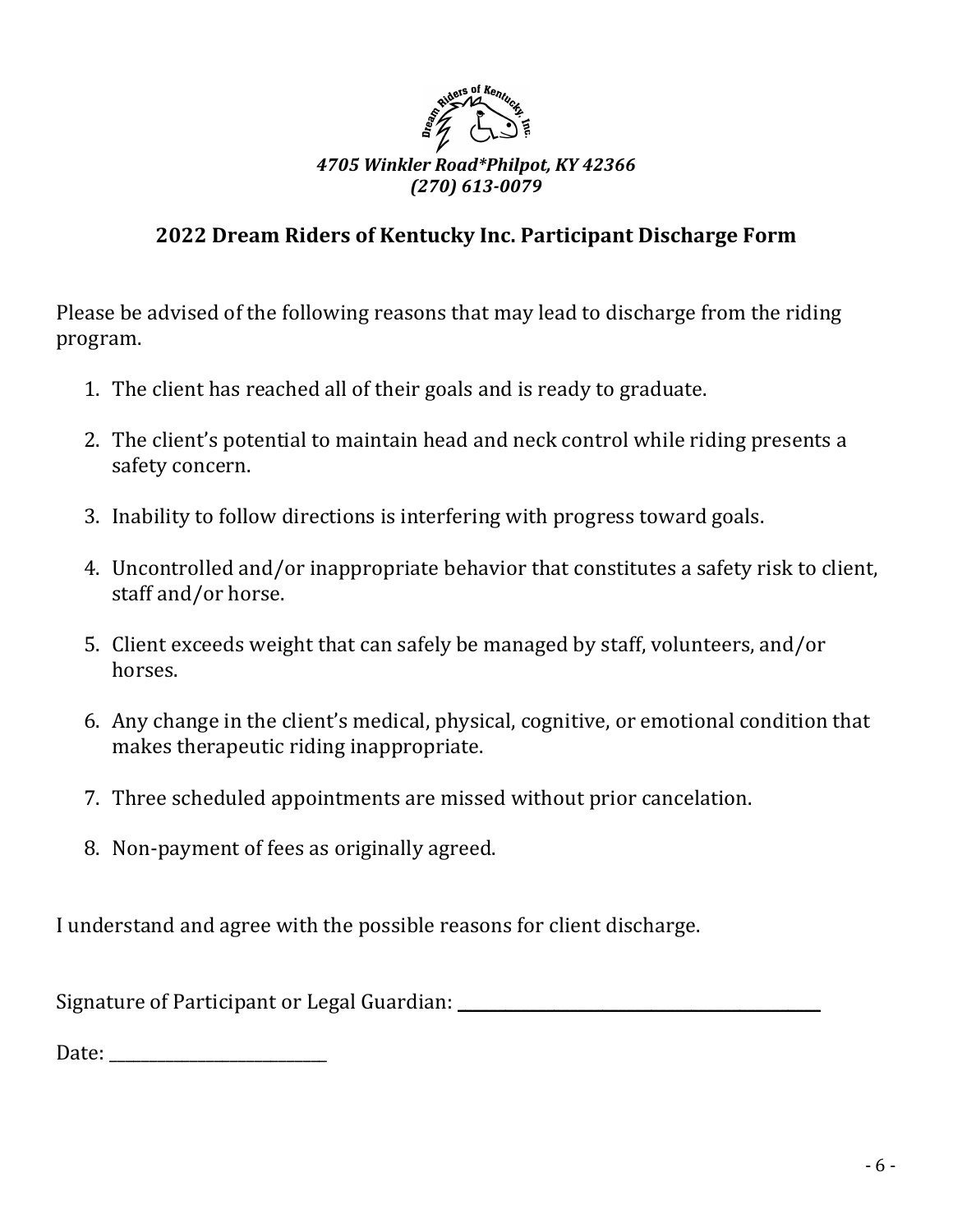

# 2022 Dream Riders of Kentucky Inc. Participant Goal Sheet

|                        | Please help us help you get the most out of your classes by filling out the following goal<br>setting sheet. Goal setting is applicable for all types of classes offered at DRK. |  |
|------------------------|----------------------------------------------------------------------------------------------------------------------------------------------------------------------------------|--|
| Thank you.             |                                                                                                                                                                                  |  |
|                        |                                                                                                                                                                                  |  |
| Parent name:           |                                                                                                                                                                                  |  |
| Email address:         |                                                                                                                                                                                  |  |
| Class day/time:        |                                                                                                                                                                                  |  |
|                        | The following categories are meant as a guideline and all categories may not apply to all students.                                                                              |  |
| Personal riding goals: |                                                                                                                                                                                  |  |
|                        |                                                                                                                                                                                  |  |
| Physical goals:        |                                                                                                                                                                                  |  |
|                        |                                                                                                                                                                                  |  |
|                        |                                                                                                                                                                                  |  |
| Cognitive goals:       |                                                                                                                                                                                  |  |
|                        |                                                                                                                                                                                  |  |
| Social goals:          |                                                                                                                                                                                  |  |
|                        |                                                                                                                                                                                  |  |
| Emotional/behavioral   |                                                                                                                                                                                  |  |
| Goals                  |                                                                                                                                                                                  |  |
|                        |                                                                                                                                                                                  |  |
|                        |                                                                                                                                                                                  |  |
| <b>Goals Dated:</b>    |                                                                                                                                                                                  |  |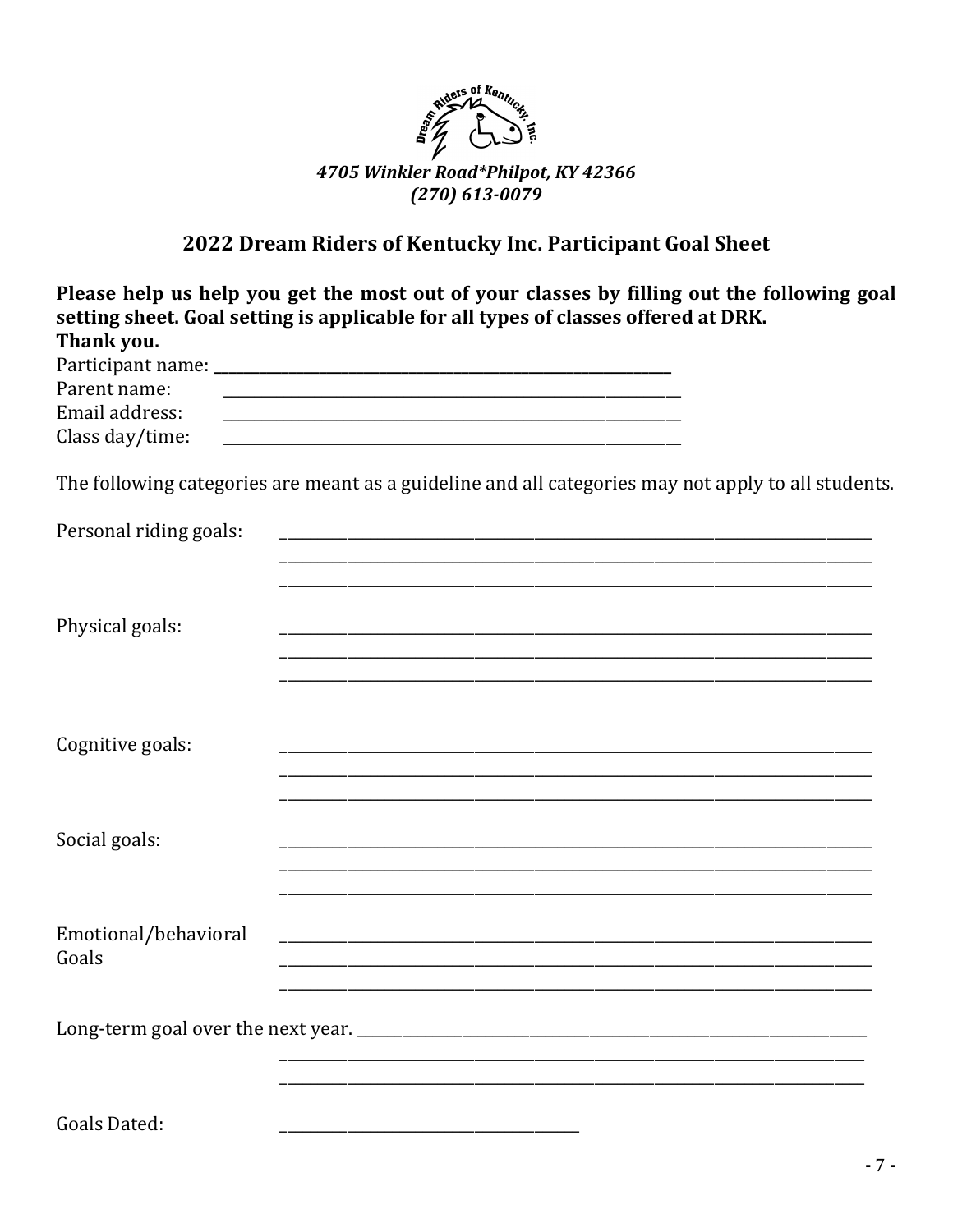

#### **2022 Dream Riders of Kentucky Information for Physician**

The following conditions, if present, may represent precautions or contraindications to Dream Riders programs. Please complete the Dream Riders of Kentucky, Inc. Medical Release and Health History Assessment form. Also, please note if any of the following conditions are present, and to what level of involvement. Thank you.

| <b>Orthopedic</b>                            | <b>Medical/Surgical</b>        |
|----------------------------------------------|--------------------------------|
| <b>Spinal Fusion</b>                         | Allergies                      |
| Spinal Instabilities/Abnormalities           | Cancer                         |
| Atlantoaxial Instabilities                   | Poor Endurance                 |
| <b>Scoliosis</b>                             | <b>Recent Surgery</b>          |
| Kyphosis                                     | <b>Diabetes</b>                |
| Lordosis                                     | Peripheral Vascular Disease    |
| Hip Subluxation and Dislocation              | Varicose Veins                 |
| Osteoporosis                                 | Hemophilia                     |
| <b>Pathological Fractures</b>                | Hypertension                   |
| Coxas Arthrosis                              | <b>Serious Heart Condition</b> |
| <b>Heterotopic Ossification</b>              | Stroke (Cerebrovascular        |
| <b>Cranial Deficits</b>                      | Accident)                      |
| <b>Spinal Orthoses</b>                       |                                |
| <b>Internal Spinal Stabilization Devices</b> |                                |
|                                              |                                |

Hydrocephalus/shunt Behavior Problems Spina Bifida **Age** under Two Years Tethered Cord **Age Two** - Four Years Chiari II Malformation **Indwelling Catheter** Hydromyelia **Acute Exacerbation** of Paralysis due to Spinal Cord Injury Chronic Disorder Seizure Disorders 

#### **Neurological Secondary Concerns**

**(Please give to the participant's physician as a guideline for participation in any of the Dream Riders of Kentucky Inc. programs)**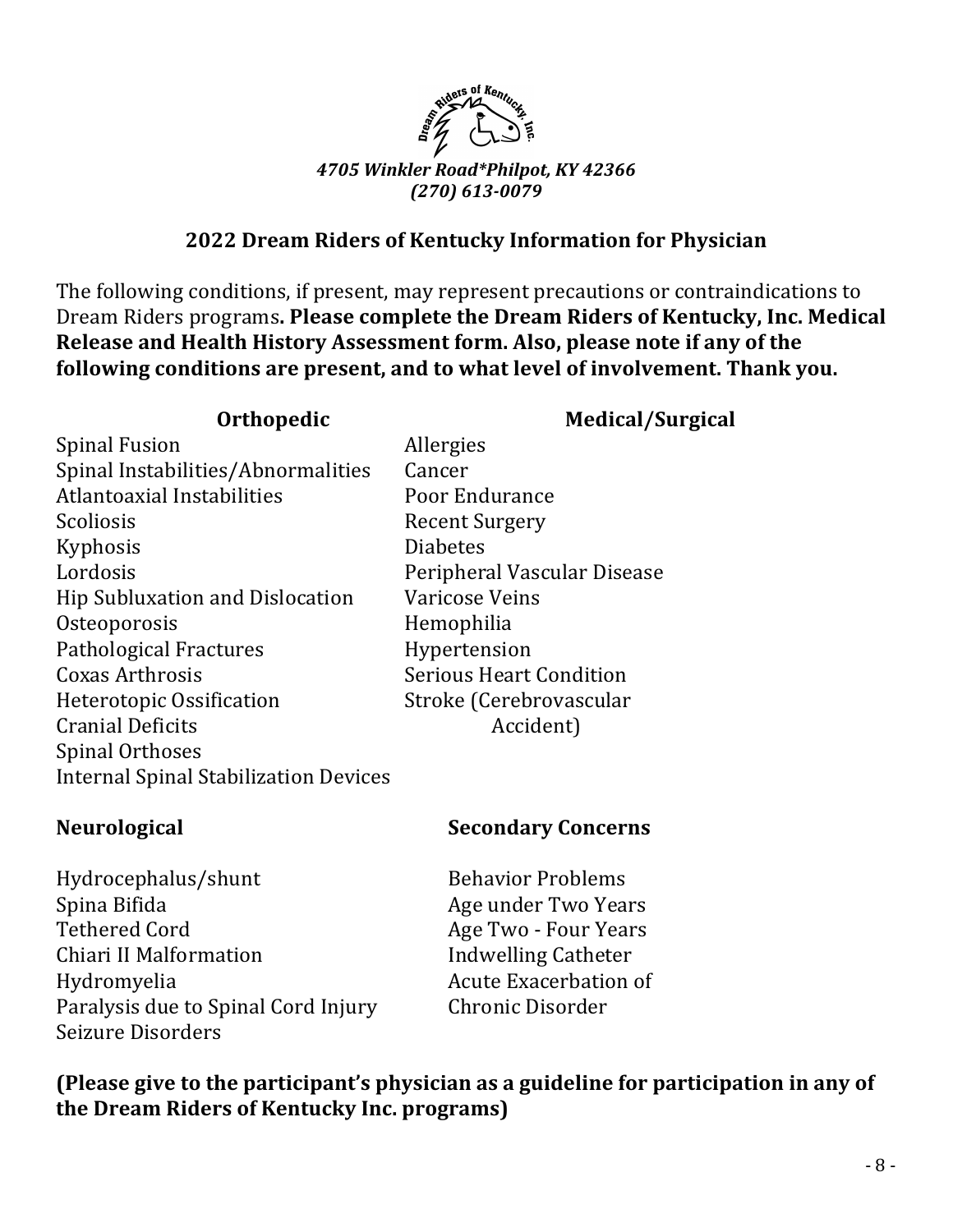| Seizures Y N Type____________ Controlled Y N Date of Last Seizure_______________<br>Mobility: Independent Ambulation Y N Assisted Ambulation Y N Wheelchair Y N<br>Neurologic Symptoms of Atlanto Axial Instability Yes No ________________________<br>Please indicate and comment on any Special Problem Areas Below:<br><b>Yes</b><br><b>No</b><br><b>Comments</b><br>Area<br>Auditory<br>Visual<br>Speech<br>Cardiac<br>Circulatory<br>Pulmonary<br>Neurological/Sensation<br>Bowel/Bladder<br>Muscular<br>Orthopedic<br>Allergies<br><b>Behavior</b><br>Cognition<br>Emotional/Psychological<br>Other | 2022 Dream Riders of Kentucky Inc. Annual Participant Health History |  |  |  |
|-----------------------------------------------------------------------------------------------------------------------------------------------------------------------------------------------------------------------------------------------------------------------------------------------------------------------------------------------------------------------------------------------------------------------------------------------------------------------------------------------------------------------------------------------------------------------------------------------------------|----------------------------------------------------------------------|--|--|--|
|                                                                                                                                                                                                                                                                                                                                                                                                                                                                                                                                                                                                           |                                                                      |  |  |  |
|                                                                                                                                                                                                                                                                                                                                                                                                                                                                                                                                                                                                           |                                                                      |  |  |  |
|                                                                                                                                                                                                                                                                                                                                                                                                                                                                                                                                                                                                           |                                                                      |  |  |  |
|                                                                                                                                                                                                                                                                                                                                                                                                                                                                                                                                                                                                           |                                                                      |  |  |  |
|                                                                                                                                                                                                                                                                                                                                                                                                                                                                                                                                                                                                           |                                                                      |  |  |  |
|                                                                                                                                                                                                                                                                                                                                                                                                                                                                                                                                                                                                           |                                                                      |  |  |  |
|                                                                                                                                                                                                                                                                                                                                                                                                                                                                                                                                                                                                           |                                                                      |  |  |  |
|                                                                                                                                                                                                                                                                                                                                                                                                                                                                                                                                                                                                           |                                                                      |  |  |  |
|                                                                                                                                                                                                                                                                                                                                                                                                                                                                                                                                                                                                           |                                                                      |  |  |  |
|                                                                                                                                                                                                                                                                                                                                                                                                                                                                                                                                                                                                           |                                                                      |  |  |  |
|                                                                                                                                                                                                                                                                                                                                                                                                                                                                                                                                                                                                           |                                                                      |  |  |  |
|                                                                                                                                                                                                                                                                                                                                                                                                                                                                                                                                                                                                           |                                                                      |  |  |  |
|                                                                                                                                                                                                                                                                                                                                                                                                                                                                                                                                                                                                           |                                                                      |  |  |  |
|                                                                                                                                                                                                                                                                                                                                                                                                                                                                                                                                                                                                           |                                                                      |  |  |  |
|                                                                                                                                                                                                                                                                                                                                                                                                                                                                                                                                                                                                           |                                                                      |  |  |  |
|                                                                                                                                                                                                                                                                                                                                                                                                                                                                                                                                                                                                           |                                                                      |  |  |  |
|                                                                                                                                                                                                                                                                                                                                                                                                                                                                                                                                                                                                           |                                                                      |  |  |  |
|                                                                                                                                                                                                                                                                                                                                                                                                                                                                                                                                                                                                           |                                                                      |  |  |  |
|                                                                                                                                                                                                                                                                                                                                                                                                                                                                                                                                                                                                           |                                                                      |  |  |  |
|                                                                                                                                                                                                                                                                                                                                                                                                                                                                                                                                                                                                           |                                                                      |  |  |  |
|                                                                                                                                                                                                                                                                                                                                                                                                                                                                                                                                                                                                           |                                                                      |  |  |  |
|                                                                                                                                                                                                                                                                                                                                                                                                                                                                                                                                                                                                           |                                                                      |  |  |  |
|                                                                                                                                                                                                                                                                                                                                                                                                                                                                                                                                                                                                           |                                                                      |  |  |  |
|                                                                                                                                                                                                                                                                                                                                                                                                                                                                                                                                                                                                           |                                                                      |  |  |  |
|                                                                                                                                                                                                                                                                                                                                                                                                                                                                                                                                                                                                           |                                                                      |  |  |  |
|                                                                                                                                                                                                                                                                                                                                                                                                                                                                                                                                                                                                           |                                                                      |  |  |  |